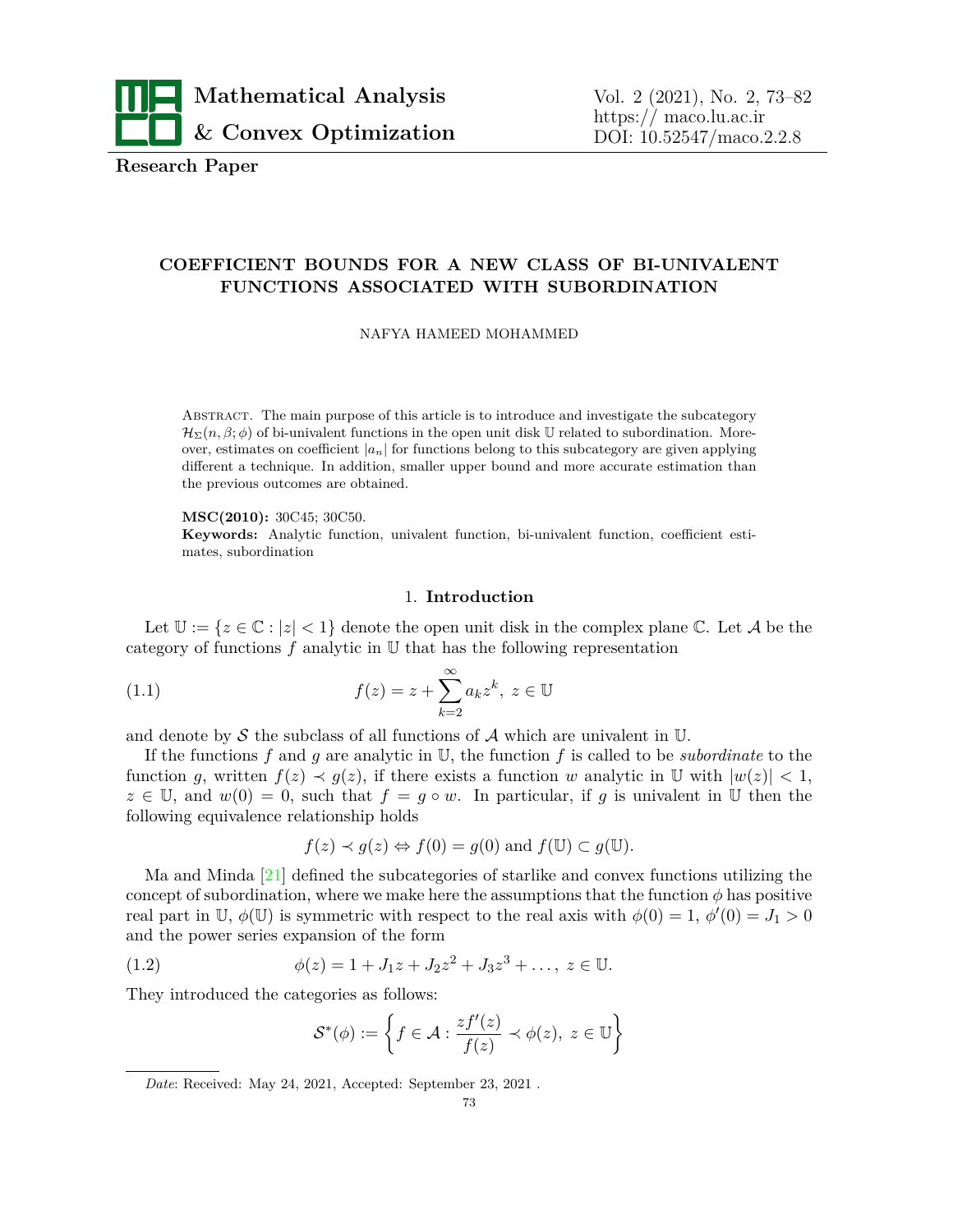and

$$
\mathcal{K}(\phi) := \left\{ f \in \mathcal{A} : 1 + \frac{zf''(z)}{f'(z)} \prec \phi(z), \ z \in \mathbb{U} \right\}.
$$

The categories  $S^*(\phi)$  and  $K(\phi)$  for  $\phi(z) = (1 + Az)/(1 + Bz)$  ( $-1 \leq B < A \leq 1$ ) reduce to the categories  $S^*[A, B]$  and  $\mathcal{K}[A, B]$  of Janowski starlike and Janowski convex functions, respectively. Note that if  $0 \leq \alpha < 1$ , then  $S^*[1 - 2\alpha, -1] =: S^*(\alpha)$ , the category of starlike functions of order  $\alpha$  and  $\mathcal{K}[1-2\alpha,-1] =: \mathcal{K}(\alpha)$  the category of convex functions of order  $\alpha$ . In particular,  $S^* := S^*(0)$  and  $K := \mathcal{K}(0)$  are the popular categories of starlike and convex functions in U, respectively. Moreover, the features of the category  $\mathcal{S}_e^* := \mathcal{S}^*(e^z)$  was studied by Mendiratta et al. in [\[22](#page-9-1)].

The Koebe one-quarter theorem [[13\]](#page-9-2) ensures that every function  $f \in S$  has an inverse  $f^{-1}$ , which is defined by

$$
f^{-1}(f(z)) = z
$$
 ( $z \in \mathbb{U}$ ) and  $f(f^{-1}(w)) = w$  ( $|w| < r_0(f)$ ;  $r_0(f) \ge \frac{1}{4}$ ),

with the power series

(1.3) 
$$
f^{-1}(w) = w - a_2w^2 + (2a_2^2 - a_3)w^3 - (5a_2^3 - 5a_2a_3 + a_4)w^4 + \dots
$$

A function  $f \in \mathcal{A}$  is said to be *bi-univalent* in U if both  $f$  and  $f^{-1}$  are univalent in U. Let  $\Sigma$ denote the category of bi-univalent functions in U. Lewin [[20\]](#page-9-3) studied the bi-univalent function category  $\Sigma$  and reported the bound for the second Taylor-Maclaurin coefficient  $|a_2|$ . In fact, a brief background overview of functions in the category  $\Sigma$  with interesting examples can be seen in the article of Srivastava et al. [[28\]](#page-9-4). Deriving from the research [\[28](#page-9-4)], bounds for the first two Taylor-Maclaurin coefficients *|a*2*|* and *|a*3*|* of different categories of bi-univalent functions were reported, for example [[16,](#page-9-5) [23,](#page-9-6) [24,](#page-9-7) [27\]](#page-9-8). Indeed, the study of bi-univalent functions was successfully revived by the pioneering work of Srivastava et al. [\[28](#page-9-4)] recently.

According to [\[28](#page-9-4)], many researchers try to study various subclasses of the category  $\Sigma$ of bi-univalent functions with different issues such as coefficient bounds and Fekete-Szegö inequalities in recent years, for example [[10](#page-8-0), [16](#page-9-5), [24](#page-9-7), [27\]](#page-9-8). In this area, some authors applied the Faber polynomial expansions to find the general bounds of  $|a_n|$  for the bi-univalent functions  $[6, 7, 8, 9, 11, 17, 18, 26, 29, 30]$  $[6, 7, 8, 9, 11, 17, 18, 26, 29, 30]$  $[6, 7, 8, 9, 11, 17, 18, 26, 29, 30]$  $[6, 7, 8, 9, 11, 17, 18, 26, 29, 30]$  $[6, 7, 8, 9, 11, 17, 18, 26, 29, 30]$  $[6, 7, 8, 9, 11, 17, 18, 26, 29, 30]$  $[6, 7, 8, 9, 11, 17, 18, 26, 29, 30]$  $[6, 7, 8, 9, 11, 17, 18, 26, 29, 30]$  $[6, 7, 8, 9, 11, 17, 18, 26, 29, 30]$  $[6, 7, 8, 9, 11, 17, 18, 26, 29, 30]$  $[6, 7, 8, 9, 11, 17, 18, 26, 29, 30]$  $[6, 7, 8, 9, 11, 17, 18, 26, 29, 30]$  $[6, 7, 8, 9, 11, 17, 18, 26, 29, 30]$  $[6, 7, 8, 9, 11, 17, 18, 26, 29, 30]$  $[6, 7, 8, 9, 11, 17, 18, 26, 29, 30]$  $[6, 7, 8, 9, 11, 17, 18, 26, 29, 30]$  $[6, 7, 8, 9, 11, 17, 18, 26, 29, 30]$  $[6, 7, 8, 9, 11, 17, 18, 26, 29, 30]$  $[6, 7, 8, 9, 11, 17, 18, 26, 29, 30]$ . Faber  $[14]$  $[14]$  studied Faber polynomials that these polynomials play a major role in geometric function theory.

Utilizing the technique of convolution, Ruscheweyh [\[25](#page-9-15)] (see also [[4](#page-8-6)]) defined the operator  $R^{\lambda}$  on the category of analytic functions A as

$$
\mathcal{R}^{\lambda}f(z) = f(z) * \frac{z}{(1-z)^{\lambda+1}}, \quad z \in \mathbb{U}, \ \lambda \in \mathbb{R}, \ \lambda > -1.
$$

For  $\lambda = n \in \mathbb{N} \cup \{0\}$  we have

$$
R^{n} f(z) = \frac{z (z^{n-1} f(z))^{(n)}}{n!}.
$$

The expression  $\mathbb{R}^n f(z)$  is called an *n*th-order Ruscheweyh derivative of  $f(z)$  and the symbol *∗* stands for Hadamard product (or convolution). We see that (see[[19\]](#page-9-16))

$$
\mathcal{R}^n f(z) = z + \sum_{k=2}^{\infty} \sigma(n,k) a_k z^k,
$$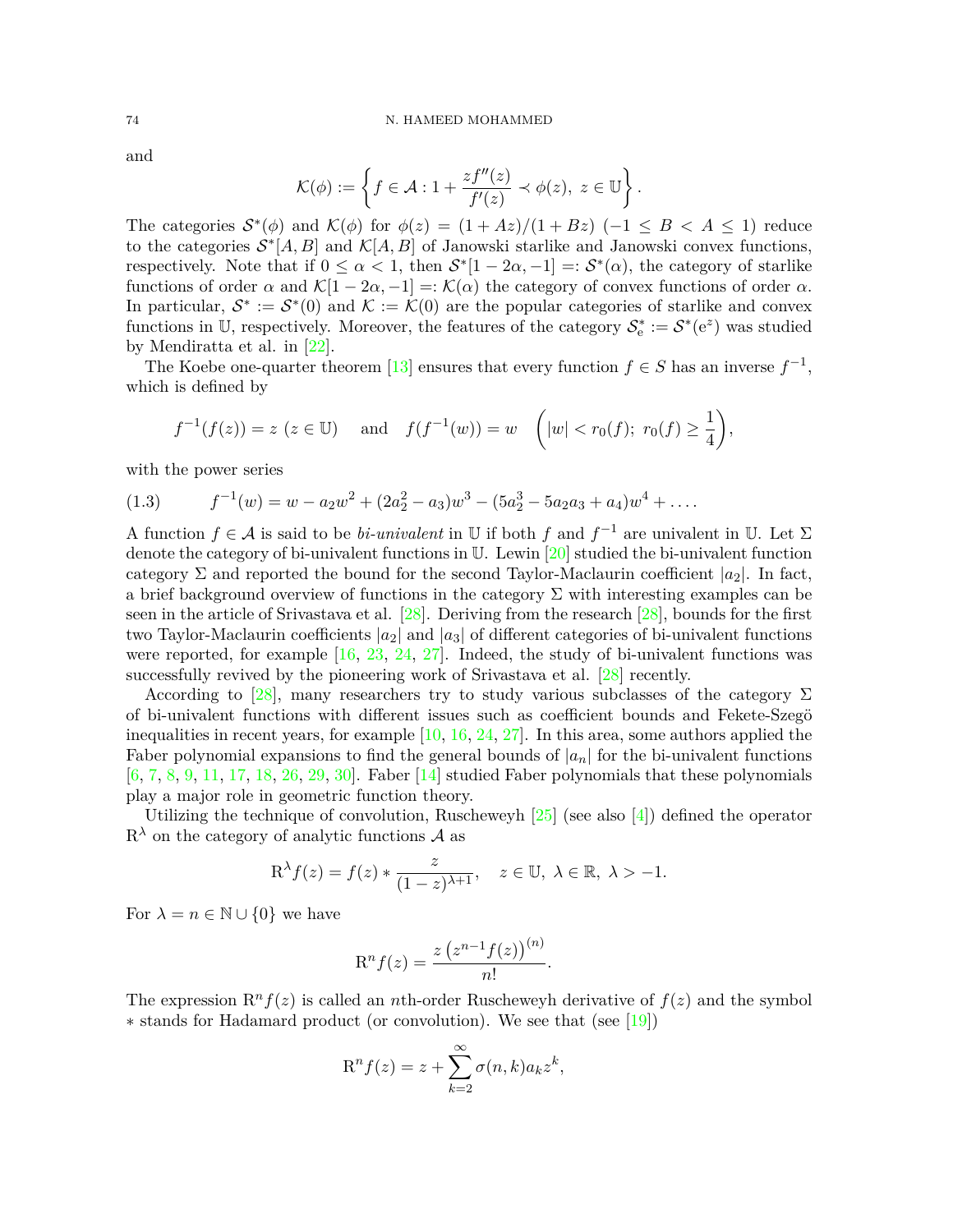where

$$
\sigma(n,k) = \frac{\Gamma(n+k)}{(k-1)!\Gamma(n+1)}
$$

The object of the present paper is to introduce a new subclass of  $\Sigma$  and derive bounds for the general Taylor-Maclaurin coefficients *|an|* applying the Faber polynomial expansion techniques for the functions belong to this subclass where the results are not sharp. Further, estimates for the first coefficient  $|a_2|$  of these functions are obtained.

# 2. **Main Results**

First, we introduce the category  $\mathcal{H}_{\Sigma}(n,\beta;\phi)$  as follows:

<span id="page-2-1"></span>**Definition 2.1.** A function  $f \in \Sigma$  given by ([1.1\)](#page-0-0) is said to be in the category  $\mathcal{H}_{\Sigma}(n, \beta; \phi)$  if the following conditions are satisfied

(2.1) 
$$
(\mathbf{R}^n f(z))' + \beta z (\mathbf{R}^n f(z))'' \prec \phi(z), \quad z \in \mathbb{U}
$$

and

(2.2) 
$$
(\mathbf{R}^n g(w))' + \beta z (\mathbf{R}^n g(w))'' \prec \phi(w), \quad w \in \mathbb{U},
$$

where  $\beta \geq 0$ ,  $g = f^{-1}$  and  $\phi$  is the function given by [\(1.2](#page-0-1))

**Remark 2.2.** For choices of *n, β* and  $\phi$ , special cases of this category are obtained below:

- (1) For  $\beta = 0$  and  $n = 0$ , the category  $\mathcal{H}_{\Sigma}(n, \beta; \phi)$  reduce to category  $\mathcal{H}_{\Sigma}(\phi)$  [\[3\]](#page-8-7).
- (2) For  $\phi(z) = \frac{1+(1-2\delta)z}{1-z}$   $(0 \le \delta < 1)$ ,  $\beta = 0$  and  $n = 0$ , the category  $\mathcal{H}_{\Sigma}(n, \beta; \phi)$  reduce  $\text{for } \varphi(z) = \frac{1-z}{1-z}$  (contract to category  $\mathcal{H}_{\Sigma}(\delta)$  [[28\]](#page-9-4).
- (3) For  $\phi(z) = \frac{1+(1-2\delta)z}{1-z}$  ( $0 \le \delta < 1$ ) and  $n = 0$ , the category  $\mathcal{H}_{\Sigma}(n, \beta; \phi)$  reduce to category  $\mathcal{H}_{\Sigma}(\delta,\beta)$  [[29](#page-9-12)] (see also [[15\]](#page-9-17)).

To establish the results, the following outcomes are needed.

<span id="page-2-0"></span>**Lemma 2.3.** [[31\]](#page-9-18) *Let* <sup>∑</sup>*<sup>∞</sup> i*=1  $x_i z^i$  be a polynomial. Then for any  $j \in \mathbb{N}$ , there are the polynomials  $D_n^j$  *such that* 

$$
\left(\sum_{i=1}^{\infty} x_i z^i\right)^j = \sum_{n=j}^{\infty} D_n^j z^n
$$

*where*

$$
D_n^j = D_n^j(x_1, x_2, \dots x_{n-j+1}) = \sum \frac{j!(x_1)^{i_1} \dots (x_{n-j+1})^{i_{n-j+1}}}{i_1! \dots i_{n-j+1}!}
$$

*,*

*where the sum is taken over all nonnegative integers*  $i_1, \ldots, i_{n-j+1}$  *satisfying* 

$$
\begin{cases} i_1 + i_2 + \dots + i_{n-j+1} = j, \\ i_1 + 2i_2 + \dots + (n-j+1)i_{n-j+1} = n. \end{cases}
$$

*It is clear that*

$$
D_n^1 = x_n, \quad D_n^n = x_1^n, \quad n \ge 1
$$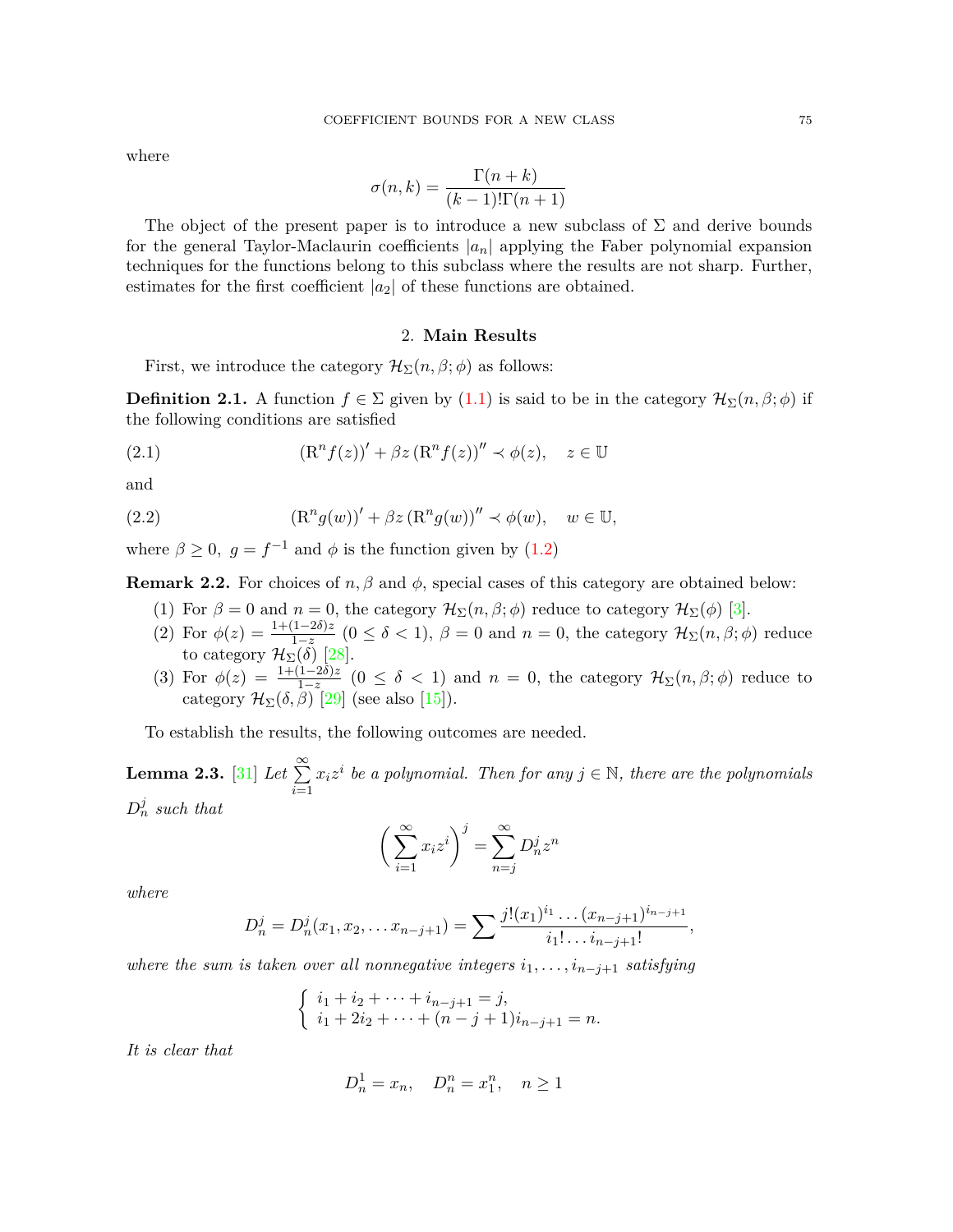<span id="page-3-1"></span>**Lemma 2.4.** [\[1,](#page-8-8) [2\]](#page-8-9) *Let*  $f \in S$  *be given by* ([1.1\)](#page-0-0)*. Then the coefficients of its inverse map g* = *f <sup>−</sup>*<sup>1</sup> *are given in terms of the Faber polynomials of f with*

$$
g(w) = f^{-1}(w) = w + \sum_{n=2}^{\infty} \frac{1}{n} K_{n-1}^{-n}(a_2, a_3, \dots, a_n) w^n,
$$

*where*

$$
K_{n-1}^{-n} = \frac{(-n)!}{(-2n+1)!(n-1)!}a_2^{n-1} + \frac{(-n)!}{(2(-n+1))!(n-3)!}a_2^{n-3}a_3
$$
  
+ 
$$
\frac{(-n)!}{(-2n+3)!(n-4)!}a_2^{n-4}a_4 + \frac{(-n)!}{(2(-n+2))!(n-5)!}a_2^{n-5} [a_5 + (-n+2)a_3^2]
$$
  
+ 
$$
\frac{(-n)!}{(-2n+5)!(n-6)!}a_2^{n-6} [a_6 + (-2n+5)a_3a_4] + \sum_{j \ge 7} a_2^{n-j}V_j
$$

*such that*  $V_j$  ( $7 \leq j \leq n$ ) *is a homogeneous polynomial in the variables*  $a_2, a_3, \ldots, a_n$ *, and the expressions such as (for example)* (*−m*)! *are to be interpreted* symbolically *by*

$$
(-m)! \equiv \Gamma(1-m) := (-m)(-m-1)(-m-2)\cdots, \ m \in \mathbb{N}_0 := \mathbb{N} \cup \{0\}, \ \mathbb{N} := \{1, 2, \dots\}.
$$

*We remark that the first three terms of*  $K_{n-1}^{-n}$  *are given by* 

$$
K_1^{-2} = -2a_2
$$
,  $K_2^{-3} = 3(2a_2^2 - a_3)$  and  $K_3^{-4} = -4(5a_2^3 - 5a_2a_3 + a_4)$ .

*In general, for any real number p the expansion of*  $K_n^p$  *is given below (see for details,* [\[1\]](#page-8-8); *see also* [\[2,](#page-8-9) p. 349]*)*

$$
K_n^p = pa_{n+1} + \frac{p(p-1)}{2}D_n^2 + \frac{p!}{(p-3)!3!}D_n^3 + \ldots + \frac{p!}{(p-n)!n!}D_n^2,
$$

<span id="page-3-3"></span> $\textbf{Lemma 2.5.} \ \textcolor{red}{[5]}\ \textit{Let}\ f(z)=z+\textstyle\sum\limits^{\infty}_{0 \leq z \leq z}$  $\textbf{Lemma 2.5.} \ \textcolor{red}{[5]}\ \textit{Let}\ f(z)=z+\textstyle\sum\limits^{\infty}_{0 \leq z \leq z}$  $\textbf{Lemma 2.5.} \ \textcolor{red}{[5]}\ \textit{Let}\ f(z)=z+\textstyle\sum\limits^{\infty}_{0 \leq z \leq z}$ *k*=*n*  $a_k z^k$ ;  $(n \geq 2)$  *be a univalent function in* U *and* 

$$
f^{-1}(w) = w + \sum_{k=n}^{\infty} b_k w^k
$$
  $(|w| < r_0(f); r_0(f) \ge 1/4).$ 

*Then*

$$
b_{2n-1} = na_n^2 - a_{2n-1}
$$
 and  $b_k = -a_k$  for  $(n \le k \le 2n-2)$ .

Let *B* be the class of Schwarz functions, that is,  $w \in B$  if and only if *w* is an analytic function with  $w(0) = 0$  and  $|w(z)| < 1$  on U.

<span id="page-3-2"></span>**Lemma 2.6.** [\[13](#page-9-2), p. 190] Let the function  $u \in \mathcal{B}$  with the power series expansion  $u(z)$ ∑*∞ n*=1  $u_nz^n, z \in \mathbb{U}$ . Then,  $|u_n| \leq 1$  for all  $n = 1, 2, 3, \ldots$ . Furthermore,  $|u_n| = 1$  for some n  $(n = 1, 2, 3, \dots)$  *if and only if*  $u(z) = e^{i\theta} z^n$ ,  $\theta \in \mathbb{R}$ .

<span id="page-3-0"></span>**Lemma 2.7.** [\[18,](#page-9-10) Corollary 2.3] *Let the function*  $u \in \mathcal{B}$  *with the power series expansion given*  $by u(z) = \sum_{i=1}^{\infty}$ *n*=1  $u_n z^n$ ,  $z \in \mathbb{U}$ *. If*  $\gamma \geq 0$  *then* 

$$
|u_2 + \gamma u_1^2| \leq 1 + (\gamma - 1) |u_1^2|.
$$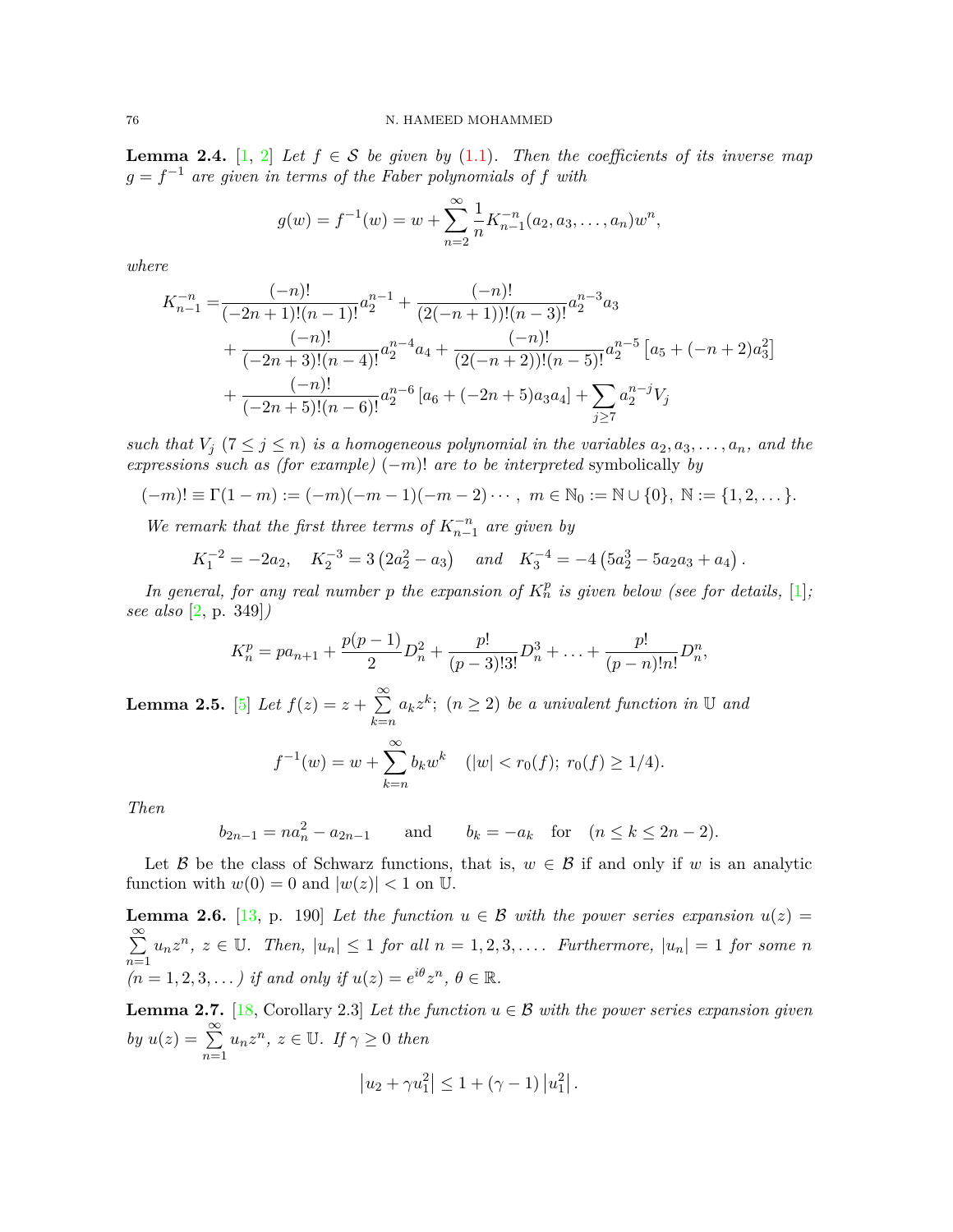<span id="page-4-4"></span>**Lemma 2.8.** *Let*  $u(z) = u_1z + u_2z^2 + u_3z^3 + \cdots \in \mathcal{B}$  and  $\gamma \geq 0$ . Then, for all  $n \in \mathbb{N} :=$ *{*1*,* 2*,* 3*, . . . } the next inequality holds:*

<span id="page-4-0"></span>
$$
|u_{2n} + \gamma u_n^2| \leq 1 + (\gamma - 1) |u_n^2|.
$$

*Proof.* For  $u(z) = u_1 z + u_2 z^2 + u_3 z^3 + \cdots \in \mathcal{B}$  and a fixed  $n \in \mathbb{N}$ , let denote by  $\varepsilon_k := e^{2k\pi i/n}$ ,  $k \in \{1, 2, \ldots, n\}$  the *n*-th order complex roots of the unity. If we define the function  $v : \mathbb{U} \to \mathbb{C}$ by

(2.3) 
$$
v(z) := \frac{1}{n} \sum_{k=1}^{n} u(\varepsilon_k z), \ z \in \mathbb{U},
$$

using the fact that

$$
\sum_{k=1}^{n} \varepsilon_k^m = \begin{cases} 0, & \text{if } m \in \mathbb{N} \text{ is not a multiple of } n, \\ n, & \text{if } m \in \mathbb{N} \text{ is a multiple of } n, \end{cases}
$$

it follows

(2.4) 
$$
v(z) = u_n z^n + u_{2n} z^{2n} + \dots, \ z \in \mathbb{U}.
$$

Since *u* is an analytic function in U, from the definition  $(2.3)$  $(2.3)$  it follows that *v* ia also analytic in U, and  $v(0) = 0$ . Moreover, since  $u \in \mathcal{B}$ , we have

<span id="page-4-1"></span>
$$
|v(z)| \le \frac{1}{n} \sum_{k=1}^{n} |u(e^{-2ik\pi/n}z)| < \frac{n}{n} = 1, \ z \in \mathbb{U},
$$

therefore  $v \in \mathcal{B}$ .

Since the function  $\chi(z) := z^n$  is a surjective endomorphism of the unit disc U, setting  $\zeta := z^n$  in ([2.4\)](#page-4-1) and using the fact that  $v \in \mathcal{B}$  we deduce that the function  $\varphi : \mathbb{U} \to \mathbb{C}$  by

$$
\varphi(z) := u_n \zeta + u_{2n} \zeta^2 + u_{3n} \zeta^3 + \dots, \ \zeta \in \mathbb{U},
$$

belongs to the class *B*. Now, using Lemma [2.7](#page-3-0) for the function  $\varphi \in \mathcal{B}$  given by the above power series expansion we obtain the required result. □

<span id="page-4-6"></span>**Theorem 2.9.** Let the function  $f(z) = z + \sum_{n=1}^{\infty}$ *k*=*p*  $a_k z^k \in \mathcal{H}_\Sigma(n, \beta; \phi); (p \geq 2) \text{ with } 0 \leq J_2 \leq J_1.$ *Then*

<span id="page-4-5"></span>
$$
(2.5) \qquad |a_p| \le \min\left\{\frac{J_1}{p[1+\beta(p-1)]\sigma(n,p)}, \sqrt{\frac{2J_1}{p(2p-1)[1+\beta(2p-2)]\sigma(n,2p-1)}}\right\}
$$

*and*

$$
|pa_p^2 - a_{2p-1}| \le \frac{J_1}{(2p-1)[1 + \beta(2p-2)]\sigma(n, 2p-1)}.
$$

*Proof.* For the function f of the form  $(1.1)$  $(1.1)$ , we have

<span id="page-4-2"></span>(2.6) 
$$
(\mathrm{R}^n f(z))' + \beta z (\mathrm{R}^n f(z))'' = 1 + \sum_{k=2}^{\infty} k[1 + \beta(k-1)]\sigma(n,k)a_k z^{k-1}
$$

and for its inverse map,  $g = f^{-1}$ , by Lemma [2.4](#page-3-1) we obtain

<span id="page-4-3"></span>(2.7) 
$$
(\mathrm{R}^n g(w))' + \beta z (\mathrm{R}^n g(w))'' = 1 + \sum_{k=2}^{\infty} k[1 + \beta(k-1)]\sigma(n,k)b_k w^{k-1}.
$$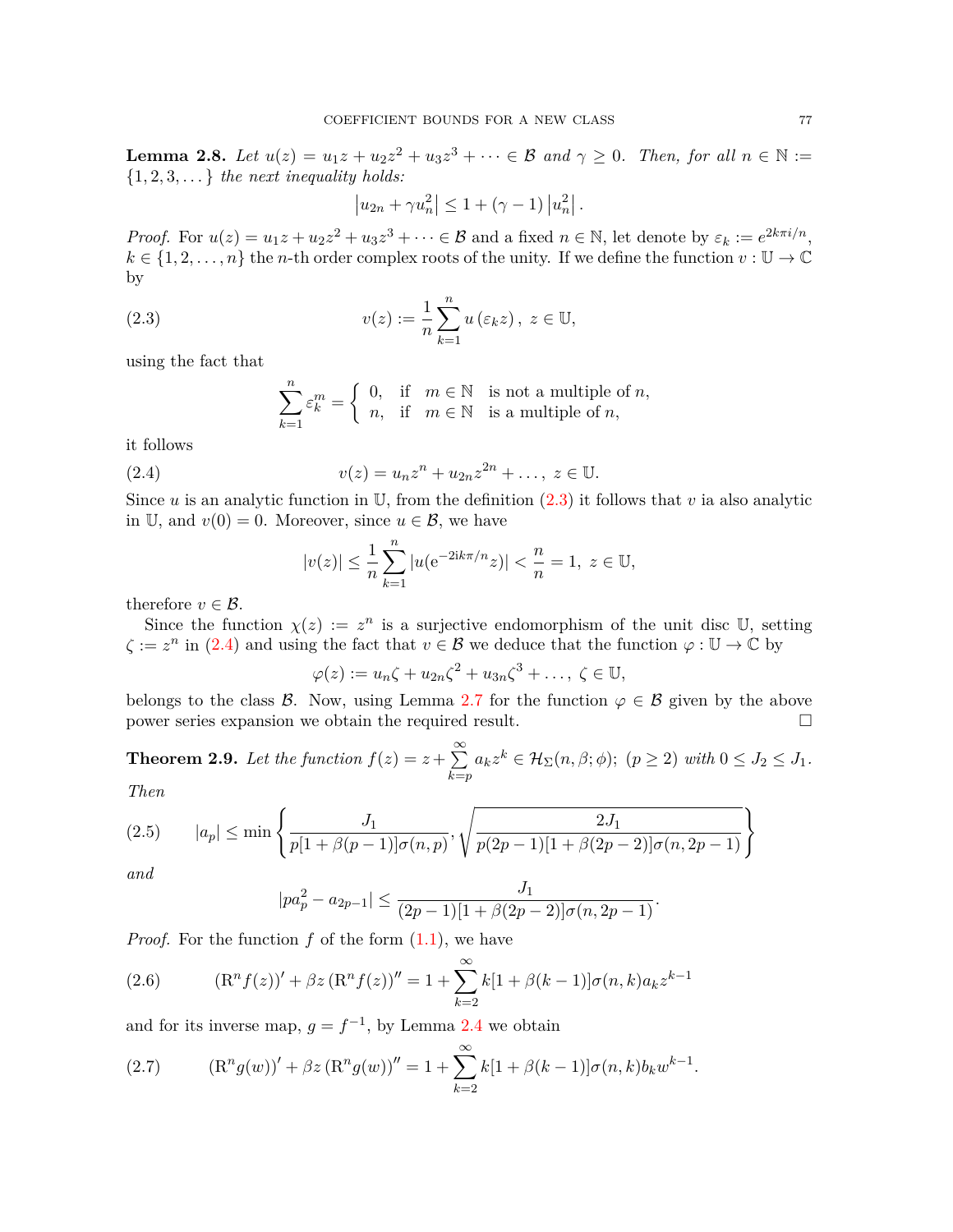where

$$
b_k = \frac{1}{k} K_{k-1}^{-k}(a_2, a_3, \dots, a_k)
$$

On the other hand, since  $f \in \mathcal{H}_{\Sigma}(n, \beta; \phi)$ , then by the definition of subordination there are two functions  $u, v \in \mathcal{B}$  with  $u(z) = \sum_{n=0}^{\infty}$ *k*=1  $u_k z^n$  and  $v(z) = \sum_{k=0}^{\infty} a_k$ *k*=1  $q_k z^k$ , respectively, so that  $(R^n f(z))' + \beta z (R^n f(z))'' = \phi(u(z)),$ 

and

$$
(\mathrm{R}^n g(w))' + \beta z (\mathrm{R}^n g(w))'' = \phi(v(w)),
$$

<span id="page-5-0"></span>where applying  $(1.2)$  $(1.2)$  and Lemma  $2.3$ , it follows that (2.8)

$$
\phi(u(z)) = 1 + J_1 u_1 z + (J_1 u_2 + J_2 u_1^2) z^2 + \ldots = 1 + \sum_{k=1}^{\infty} \sum_{s=1}^k J_s D_k^s (u_1, u_2, \cdots, u_{k-s+1}) z^k
$$

and

<span id="page-5-1"></span>(2.9) 
$$
\phi(v(w)) = 1 + \sum_{k=1}^{\infty} \sum_{s=1}^{k} J_s D_k^s(q_1, q_2, \dots, q_{k-s+1}) w^k.
$$

Comparing the corresponding coefficients of  $(2.6)$  $(2.6)$  and  $(2.8)$  we obtain

<span id="page-5-2"></span>(2.10) 
$$
k[1+\beta(k-1)]\sigma(n,k)a_k = \sum_{s=1}^{k-1} J_s D_{k-1}^s(u_1, u_2, \dots, u_{k-s}).
$$

Similarly, from  $(2.7)$  $(2.7)$  and  $(2.9)$  $(2.9)$  we get

<span id="page-5-3"></span>
$$
(2.11) \ \ k[1 + \beta(k-1)]\sigma(n,k)\frac{1}{k}K_{k-1}^{-k}(a_2,a_3,\ldots,a_k) = \sum_{s=1}^{k-1} J_s D_{k-1}^s(q_1,q_2,\ldots,q_{k-s}).
$$

Since  $a_2 = \cdots = a_{p-1} = 0$ , we obtain  $b_p = -a_p$  and since  $J_1 > 0$  we have

<span id="page-5-4"></span>(2.12) 
$$
u_1 = \cdots = u_{p-2} = 0, \quad q_1 = \cdots = q_{p-2} = 0.
$$

Hence, for  $k = p$  from  $(2.10)$  $(2.10)$  $(2.10)$  and  $(2.11)$  $(2.11)$  using  $(2.12)$  $(2.12)$  $(2.12)$  it follows that

<span id="page-5-5"></span>(2.13) 
$$
p[1 + \beta(p-1)]\sigma(n,p)a_p = \sum_{s=1}^{p-1} J_s D_{p-1}^s (u_1, u_2, \dots, u_{p-s}) = J_1 u_{p-1},
$$

and

<span id="page-5-6"></span>(2.14) 
$$
-p[1+\beta(p-1)]\sigma(n,p)a_p = \sum_{s=1}^{p-1} J_s D_{p-1}^s(q_1,q_2,\ldots,q_{p-s}) = J_1 q_{p-1}.
$$

Now by solving the equations ([2.13](#page-5-5)) and [\(2.14\)](#page-5-6) and applying Lemma [2.6](#page-3-2) we get

<span id="page-5-7"></span>(2.15) 
$$
|a_p| \leq \frac{J_1}{p[1 + \beta(p-1)]\sigma(n, p)}.
$$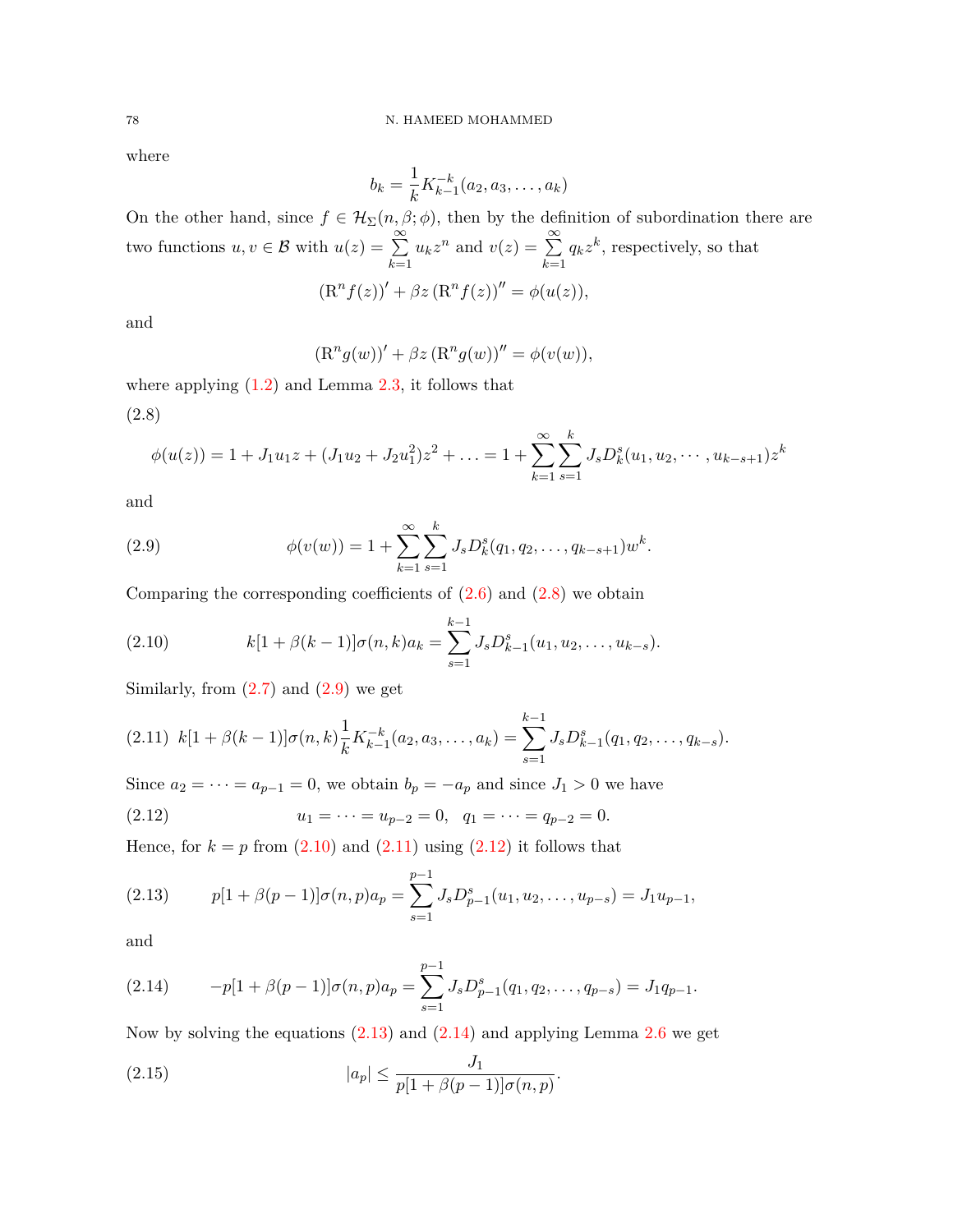Also, for  $k = 2p - 1$  from ([2.10](#page-5-2)) using Lemma [2.3](#page-2-0) and ([2.12](#page-5-4)) after some calculations, it results in

$$
(2p-1)[1 + \beta(2p-2)]\sigma(n, 2p-1)a_{2p-1} = J_1u_{2p-2} + J_2u_{p-1}^2 = J_1\left(u_{2(p-1)} + \frac{J_2}{J_1}u_{p-1}^2\right).
$$

Hence, by Lemma [2.8](#page-4-4) with  $0 \leq J_2 \leq J_1$  from the above equality we obtain

<span id="page-6-0"></span>
$$
(2p-1)[1 + \beta(2p-2)]\sigma(n, 2p-1)|a_{2p-1}| \le J_1\left(1 + \left(\frac{J_2}{J_1} - 1\right)|u_{p-1}^2|\right) \le J_1,
$$

where it follows that

(2.16) 
$$
|a_{2p-1}| \leq \frac{J_1}{(2p-1)[1+\beta(2p-2)]\sigma(n,2p-1)}.
$$

In addition, regarding Definition [2.1](#page-2-1) it follows that

<span id="page-6-1"></span>(2.17) 
$$
|b_{2p-1}| \leq \frac{J_1}{(2p-1)[1+\beta(2p-2)]\sigma(n,2p-1)}.
$$

Further, in view of Lemma [2.5,](#page-3-3) using the relations [\(2.16\)](#page-6-0) and [\(2.17\)](#page-6-1), it results in

<span id="page-6-2"></span>
$$
(2.18) \qquad |a_p| \le \sqrt{\frac{|a_{2p-1}| + |b_{2p-1}|}{p}} \le \sqrt{\frac{2J_1}{p(2p-1)[1 + \beta(2p-2)]\sigma(n, 2p-1)}}.
$$

Therefore, from  $(2.15)$  $(2.15)$  and  $(2.18)$ , we get the inequality  $(2.5)$  $(2.5)$ . In addition, using  $(2.17)$  $(2.17)$  $(2.17)$  and Lemma [2.5,](#page-3-3) it follows that

$$
|pa_p^2 - a_{2p-1}| = |b_{2p-1}| \le \frac{J_1}{(2p-1)[1 + \beta(2p-2)]\sigma(n, 2p-1)}.
$$
  
This completes the proof.

**Remark 2.10.** By setting  $n = 0$  in Theorem [2.9](#page-4-6) we obtain smaller and more accurate upper bound than the estimates obtained in [[12](#page-9-19), Theorem 1] with  $m = \tau = \lambda = 1$  and  $\theta(z) = \frac{z}{1-z}$ .

<span id="page-6-3"></span>**Corollary 2.11.** Let the function  $f(z) = z + \sum_{n=1}^{\infty}$ *k*=*p*  $a_k z^k \in \mathcal{H}_\Sigma(0,1;\phi) =: \mathcal{H}_\Sigma(\phi);$  (*p*  $\geq$  2) *with*  $0 \leq J_2 \leq J_1$ *. Then* 

$$
|a_p| \le \min\left\{\frac{J_1}{p}, \sqrt{\frac{2J_1}{p(2p-1)}}\right\}
$$

*and*

$$
|pa_p^2 - a_{2p-1}| \le \frac{J_1}{2p-1}.
$$

**Remark 2.12.** The obtained bound for  $|a_p|$  in Corollary [2.11](#page-6-3) is an improvement of the estimates obtained  $(|a_p| \leq \frac{J_1}{p})$  in [\[32](#page-9-20), Remark 2] and [[26,](#page-9-11) Theorem 1] with  $b = 1$  and  $q \to 1^$ that is the new upper bound is smaller and more accurate than the previous result.

For

$$
\phi(z) = \frac{1 + (1 - 2\delta)z}{1 - z} \quad (0 \le \delta < 1, \ z \in \mathbb{U}),
$$

where  $J_1 = J_2 = 2(1 - \delta)$  in Theorem [2.9,](#page-4-6) we obtain the following result.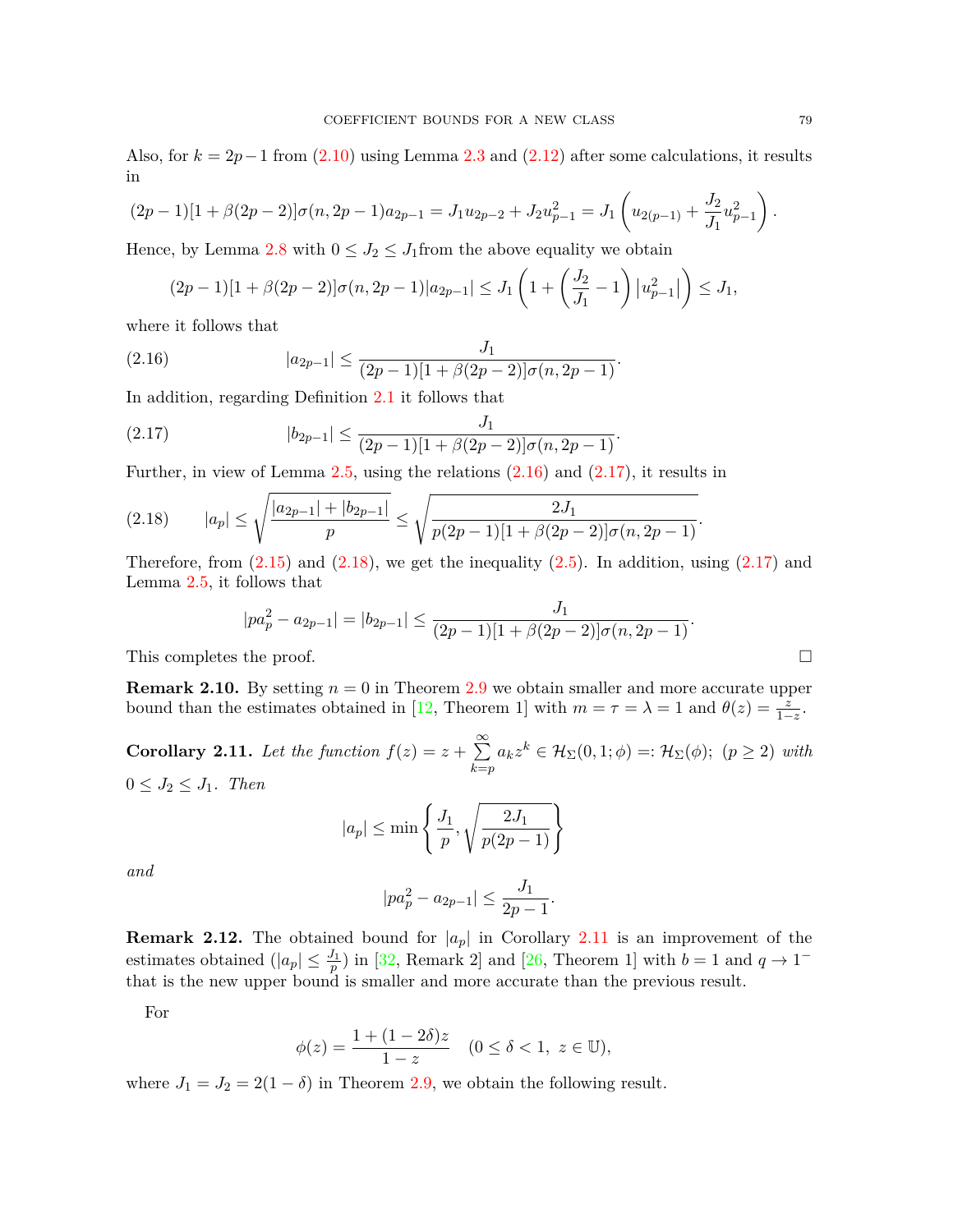<span id="page-7-0"></span>**Corollary 2.13.** Let the function  $f(z) = z + \sum_{n=1}^{\infty}$ *k*=*p*  $a_k z^k \in \mathcal{H}_\Sigma$   $\left(n, \beta; \frac{1+(1-2\delta)z}{1-z}\right)$ 1*−z*  $(k)$ ;  $(p \geq 2)$ *. Then*  $|a_p|$  ≤ min  $\frac{2(1-\delta)}{2}$  $\frac{2(1-\theta)}{p[1+\beta(p-1)]\sigma(n,p)},$  $\sqrt{\frac{4(1-\delta)}{p(2p-1)[1+\beta(2p-2)]\sigma(n,2p-1)}}$ *and*

$$
|pa_p^2 - a_{2p-1}| \le \frac{2(1-\delta)}{(2p-1)[1+\beta(2p-2)]\sigma(n, 2p-1)}.
$$

**Remark 2.14.** For  $n = 0$  in Corollary [2.13,](#page-7-0) we the obtain next corollary which is an improvement of the estimates obtained by Srivastava et al. in [[29,](#page-9-12) Theorem 1], that is the new upper bound is smaller and more accurate than the previous result.

**Corollary 2.15.** Let the function 
$$
f(z) = z + \sum_{k=p}^{\infty} a_k z^k \in \mathcal{H}_{\Sigma} \left(0, \beta; \frac{1+(1-2\delta)z}{1-z}\right); (p \ge 2)
$$
. Then

$$
|a_p| \le \min\left\{\frac{2(1-\delta)}{p[1+\beta(p-1)]}, \sqrt{\frac{4(1-\delta)}{p(2p-1)[1+\beta(2p-2)]}}\right\}
$$

*and*

$$
|pa_p^2 - a_{2p-1}| \le \frac{2(1-\delta)}{(2p-1)[1+\beta(2p-2)]}.
$$

For

$$
\phi(z) = \left(\frac{1+z}{1-z}\right)^{\gamma} \quad (0 < \gamma \le 1, \ z \in \mathbb{U}),
$$

where  $J_1 = 2\gamma$ ,  $J_2 = 2\gamma^2$  in Theorem [2.9,](#page-4-6) it gives next result.

**Corollary 2.16.** *Let the function*  $f(z) = z + \sum_{n=1}^{\infty}$ *k*=*p*  $a_k z^k \in \mathcal{H}_\Sigma$   $\left(n, \beta; \left(\frac{1+z}{1-z}\right)\right)$ 1*−z*  $\binom{\gamma}{r}$ ;  $(p \geq 2)$ *. Then* √

$$
|a_p| \le \min\left\{\frac{2\gamma}{p[1+\beta(p-1)]\sigma(n,p)}, \sqrt{\frac{4\gamma}{p(2p-1)[1+\beta(2p-2)]\sigma(n,2p-1)}}\right\}
$$

*and*

$$
|pa_p^2 - a_{2p-1}| \le \frac{2\gamma}{(2p-1)[1 + \beta(2p-2)]\sigma(n, 2p-1)}.
$$

In another special cases, we obtain the next corollaries.

**Corollary 2.17.** Let the function  $f(z) = z + \sum_{n=1}^{\infty}$ *k*=*p*  $a_k z^k \in \mathcal{H}_\Sigma(n, \beta; e^z); (p \geq 2)$ *. Then* 

$$
|a_p| \le \min\left\{\frac{1}{p[1+\beta(p-1)]\sigma(n,p)}, \sqrt{\frac{2}{p(2p-1)[1+\beta(2p-2)]\sigma(n,2p-1)}}\right\}
$$

*and*

$$
|pa_p^2 - a_{2p-1}| \le \frac{1}{(2p-1)[1 + \beta(2p-2)]\sigma(n, 2p-1)}.
$$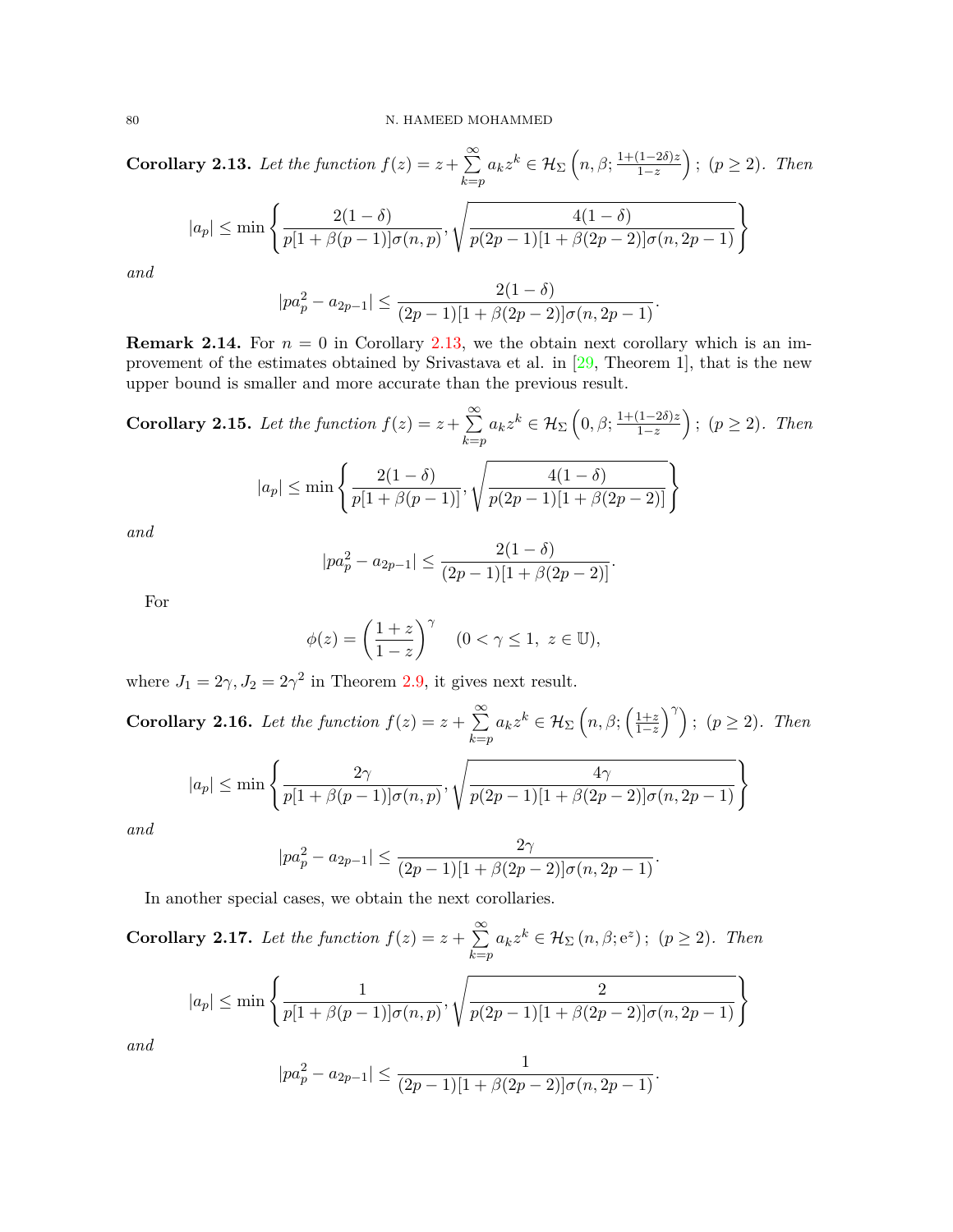<span id="page-8-11"></span>**Corollary 2.18.** Let the function  $f \in \mathcal{H}_{\Sigma}(n, \beta; \phi)$  be given by ([1.1\)](#page-0-0). Then

(2.19) 
$$
|a_2| \le \min \left\{ \frac{J_1}{2(1+\beta)(n+1)}, \sqrt{\frac{2J_1}{3(1+2\beta)(n+1)(n+2)}} \right\}.
$$

For

$$
\phi(z) = \frac{1 + (1 - 2\delta)z}{1 - z} \quad (0 \le \delta < 1, \ z \in \mathbb{U}),
$$

where  $J_1 = J_2 = 2(1 - \delta)$  in Corollary [2.18](#page-8-11), we obtain the following result.

<span id="page-8-12"></span>Corollary 2.19. Let the function 
$$
f \in \mathcal{H}_{\Sigma}\left(n, \beta; \frac{1+(1-2\delta)z}{1-z}\right)
$$
 be given by (1.1). Then  

$$
|a_2| \le \min\left\{\frac{2(1-\delta)}{2(1+\beta)(n+1)}, \sqrt{\frac{4(1-\delta)}{3(1+2\beta)(n+1)(n+2)}}\right\}.
$$

**Remark 2.20.** For  $n = 0$  in Corollary [2.19,](#page-8-12) we obtain the bound presented by Srivastava et al. in [\[29](#page-9-12), Theorem 2] for  $|a_2|$ .

Setting

$$
\phi(z) = \left(\frac{1+z}{1-z}\right)^{\gamma} \quad (0 < \gamma \le 1, \ z \in \mathbb{U}),
$$

where  $J_1 = 2\gamma$  and  $J_2 = 2\gamma^2$  in Corollary [2.18](#page-8-11), we obtain the next corollary.

**Corollary 2.21.** Let the function  $f \in \mathcal{H}_{\Sigma}$   $\left(n, \beta; \left(\frac{1+z}{1-z}\right)\right)$ 1*−z* )*γ*) *be given by* [\(1.1](#page-0-0))*. Then*

$$
|a_2| \le \min \left\{ \frac{2\gamma}{2(1+\beta)(n+1)}, \sqrt{\frac{4\gamma}{3(1+2\beta)(n+1)(n+2)}} \right\}.
$$

### **REFERENCES**

- <span id="page-8-8"></span>[1] H. Airault and A. Bouali, Differential calculus on the Faber polynomials, *Bull. Sci. Math.*, **130**:179–222, 2006.
- <span id="page-8-9"></span>[2] H. Airault and J. Ren, An algebra of differential operators and generating functions on the set of univalent functions, *Bull. Sci. Math.*, **126**:343–367, 2002.
- <span id="page-8-7"></span>[3] R.M. Ali, S.K. Lee, V. Ravichandran and S. Subramaniam, Coefficient estimates for bi-univalent Ma-Minda starlike and convex functions, *Appl. Math. Lett.*, **25**:344-351, 2012.
- <span id="page-8-6"></span>[4] H.S. Al-Amiri, On Ruscheweh derivatives. *Ann. Poln. Math.*, **38**:87–94, 1980.
- <span id="page-8-10"></span>[5] O. Alrefal and M. Ali, General coefficient estimates for bi-univalent functions: a new approach, *Turk. J. Math.*, **44**:240–251, 2020.
- <span id="page-8-1"></span>[6] S. Altınkaya and S. Yalçın, On the some subclasses of bi-univalent functions related to the Faber polynomial expansions and the Fibonacci numbers, *Rend. Mat. Appl.*, **41**:105–116, 2020.
- <span id="page-8-2"></span>[7] E.A. Adegani, S. Bulut and A. Zireh, Coefficient estimates for a subclass of analytic bi-univalent functions, *Bull. Korean Math. Soc.*, **55**:405–413, 2018.
- <span id="page-8-3"></span>[8] E.A. Adegani, N.E. Cho, D. Alimohammadi and A. Motamednezhad, Coefficient bounds for certain two subclasses of bi-univalent functions, *AIMS Math.*, **6**(9):9126—9137, 2021
- <span id="page-8-4"></span>[9] E.A. Adegani, A. Motamednezhad and S. Bulut, Coefficient estimates for a subclass of meromorphic bi-univalent functions defined by subordination, *Stud. Univ. Babeş-Bolyai Math.*, **65**:57–66, 2020.
- <span id="page-8-0"></span>[10] M.K. Aouf, S.M. Madian and A. O. Mostafa, Bi-univalent properties for certain class of Bazilevič functions defined by convolution and with bounded boundary rotation, *J. Egyptian Math. Soc.*, **27**(11):1–9, 2019.
- <span id="page-8-5"></span>[11] S. Bulut, Faber polynomial coefficient estimates for a subclass of analytic bi-univalent functions, *Filomat*, **30**:1567–1575, 2016.